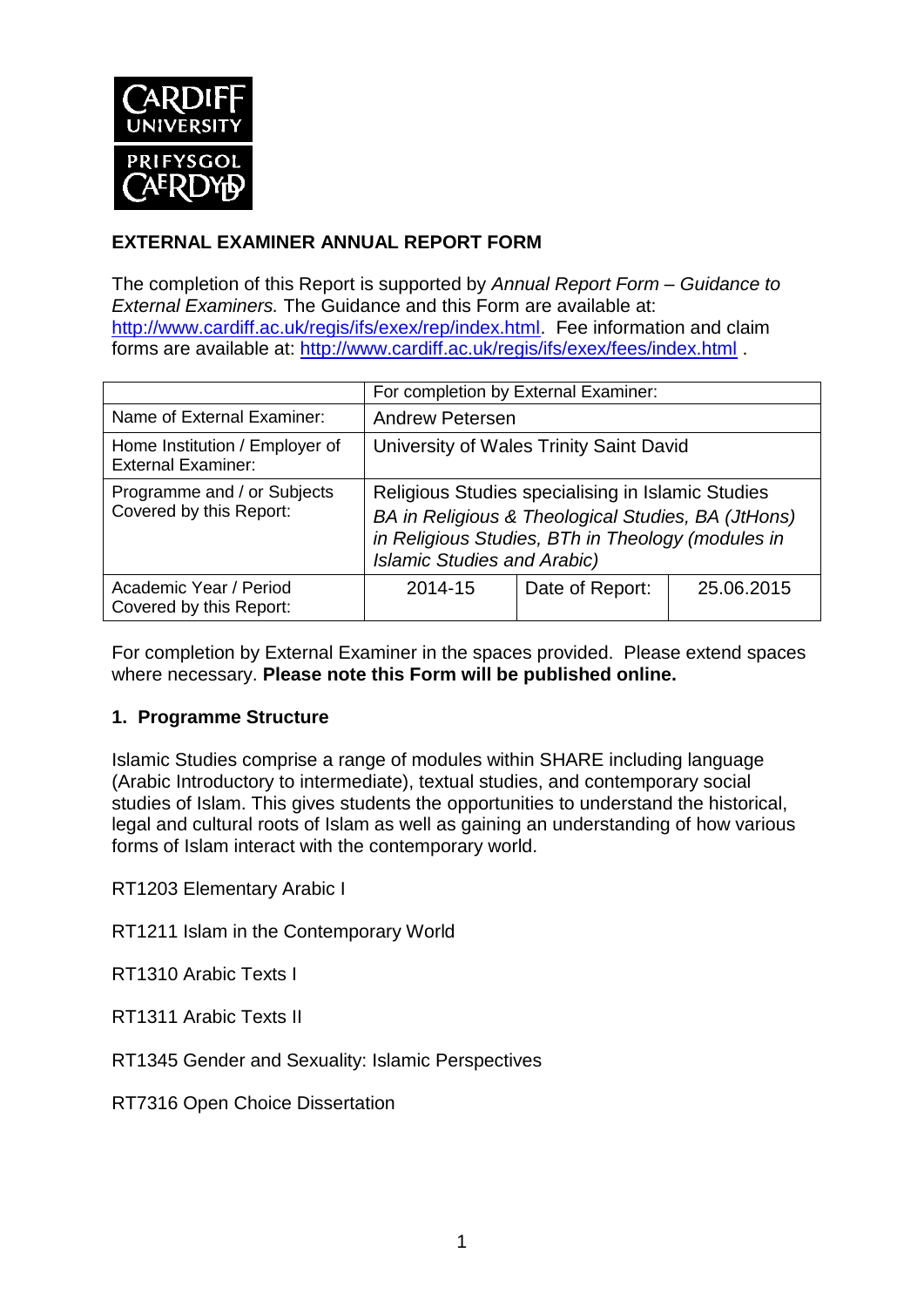## **2. Academic Standards**

The academic standards and level of achievement were of similar standard to those I have experienced in other UK educational establishments.

#### **3. The Assessment Process**

In the modules which I looked at the assessment procedure was detailed and tested the students both on information, application and understanding of the subjects. A range of assessments was used from essays, exams and open choice dissertations.

#### **4. Year-on-Year Comments**

The examination procedures and methods of assessment were continued from the 2013-14 academic year. The main change was the introduction of computerised calculation of borderline or otherwise complex cases.

### **5. Preparation / Induction Activity (for new External Examiners only)**

### **6. Noteworthy Practice and Enhancement**

Great care was shown in ensuring that each student was given the opportunity to pursue courses/modules of their choice. I was given a good range of sample exam scripts , essays and open choice dissertations to look through. I was pleased that classical Arabic is still offered as a component of Islamic studies- although the number of students taking these courses are currently low it is essential that Arabic is available for any students taking Islamic studies seriously

#### **7. Appointment Overview (for retiring External Examiners only)**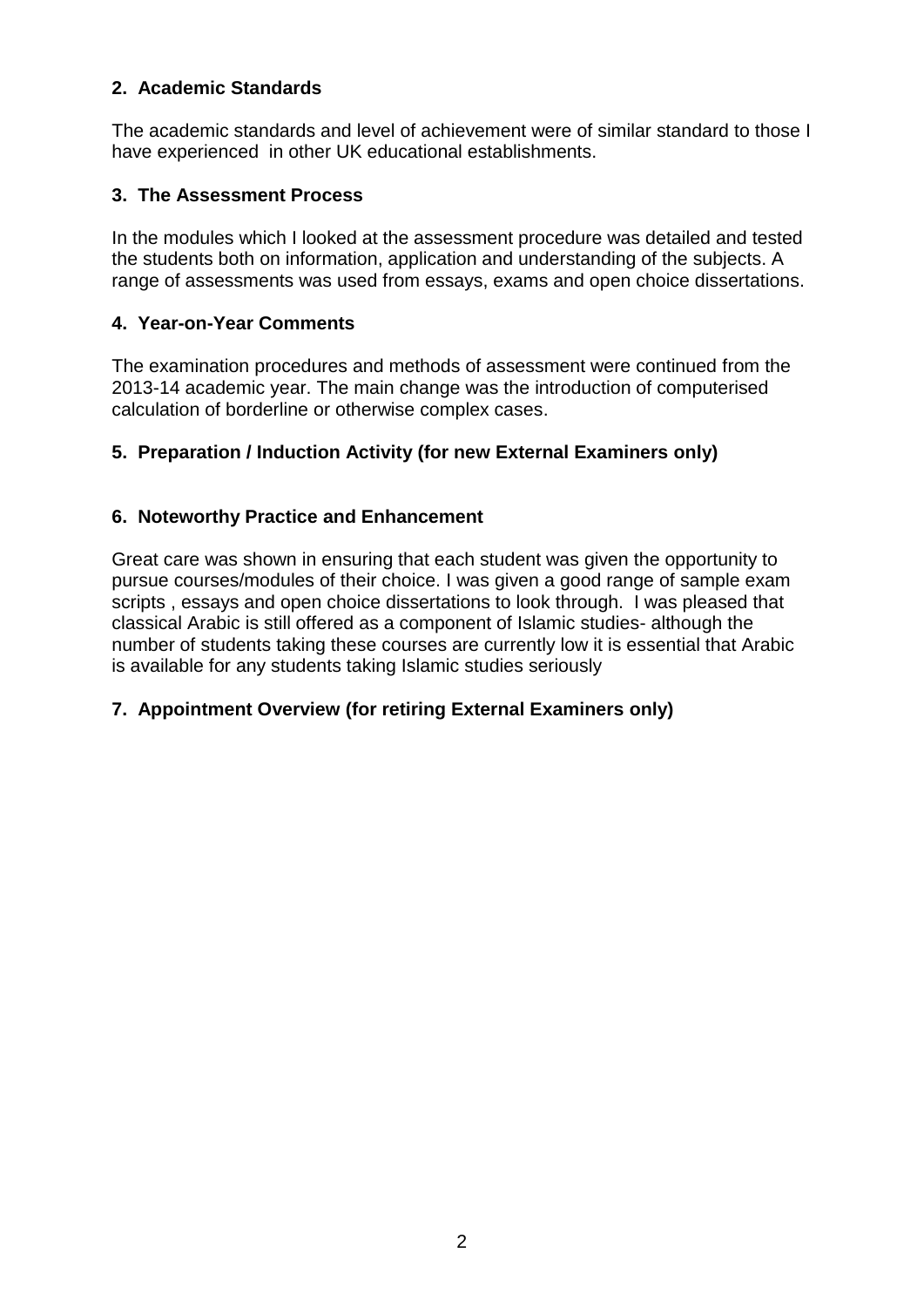# **8. Annual Report Checklist**

Please include appropriate comments within Sections 1-7 above for any answer of 'No'.

|                                             |                                                                                                                                                             | <b>Yes</b><br>(Y) | <b>No</b><br>(N) | N/A<br>(N/A) |
|---------------------------------------------|-------------------------------------------------------------------------------------------------------------------------------------------------------------|-------------------|------------------|--------------|
| <b>Programme/Course Information</b>         |                                                                                                                                                             |                   |                  |              |
| 8.1                                         | Did you receive sufficient information about the Programme and<br>its contents, learning outcomes and assessments?                                          | Y                 |                  |              |
| 8.2                                         | Were you asked to comment on any changes to the assessment<br>of the Programme?                                                                             |                   | N                |              |
| <b>Draft Examination Question Papers</b>    |                                                                                                                                                             |                   |                  |              |
| 8.3                                         | Were you asked to approve all examination papers contributing<br>to the final award?                                                                        | Y                 |                  |              |
| 8.4                                         | Were the nature, spread and level of the questions appropriate?                                                                                             | Y                 |                  |              |
| 8.5                                         | Were suitable arrangements made to consider your comments?                                                                                                  | Y                 |                  |              |
|                                             | <b>Marking Examination Scripts</b>                                                                                                                          |                   |                  |              |
| 8.6                                         | Did you receive a sufficient number of scripts to be able to assess<br>whether the internal marking and classifications were appropriate<br>and consistent? | Y                 |                  |              |
| 8.7                                         | Was the general standard and consistency of marking<br>appropriate?                                                                                         | Υ                 |                  |              |
| 8.8                                         | Were the scripts marked in such a way as to enable you to see<br>the reasons for the award of given marks?                                                  | Y                 |                  |              |
| 8.9                                         | Were you satisfied with the standard and consistency of marking<br>applied by the internal examiners?                                                       | Y                 |                  |              |
| 8.10                                        | In your judgement, did you have the opportunity to examine a<br>sufficient cross-section of candidates' work contributing to the<br>final assessment?       | Y                 |                  |              |
| <b>Coursework and Practical Assessments</b> |                                                                                                                                                             |                   |                  |              |
| 8.11                                        | Was the choice of subjects for coursework and / or practical<br>assessments appropriate?                                                                    | Y                 |                  |              |
| 8.12                                        | Were you afforded access to an appropriate sample of<br>coursework and / or practical assessments?                                                          | Y                 |                  |              |
| 8.13                                        | Was the method and general standard of assessment<br>appropriate?                                                                                           | Y                 |                  |              |
| 8.14                                        | Is sufficient feedback provided to students on their assessed<br>work?                                                                                      | Y                 |                  |              |
|                                             | <b>Clinical Examinations (if applicable)</b>                                                                                                                |                   |                  |              |
| 8.15                                        | Were satisfactory arrangements made for the conduct of clinical<br>assessments?                                                                             |                   |                  |              |
| <b>Sampling of Work</b>                     |                                                                                                                                                             |                   |                  |              |
| 8.16                                        | Were you afforded sufficient time to consider samples of<br>assessed work?                                                                                  | Y                 |                  |              |
| <b>Examining Board Meeting</b>              |                                                                                                                                                             |                   |                  |              |